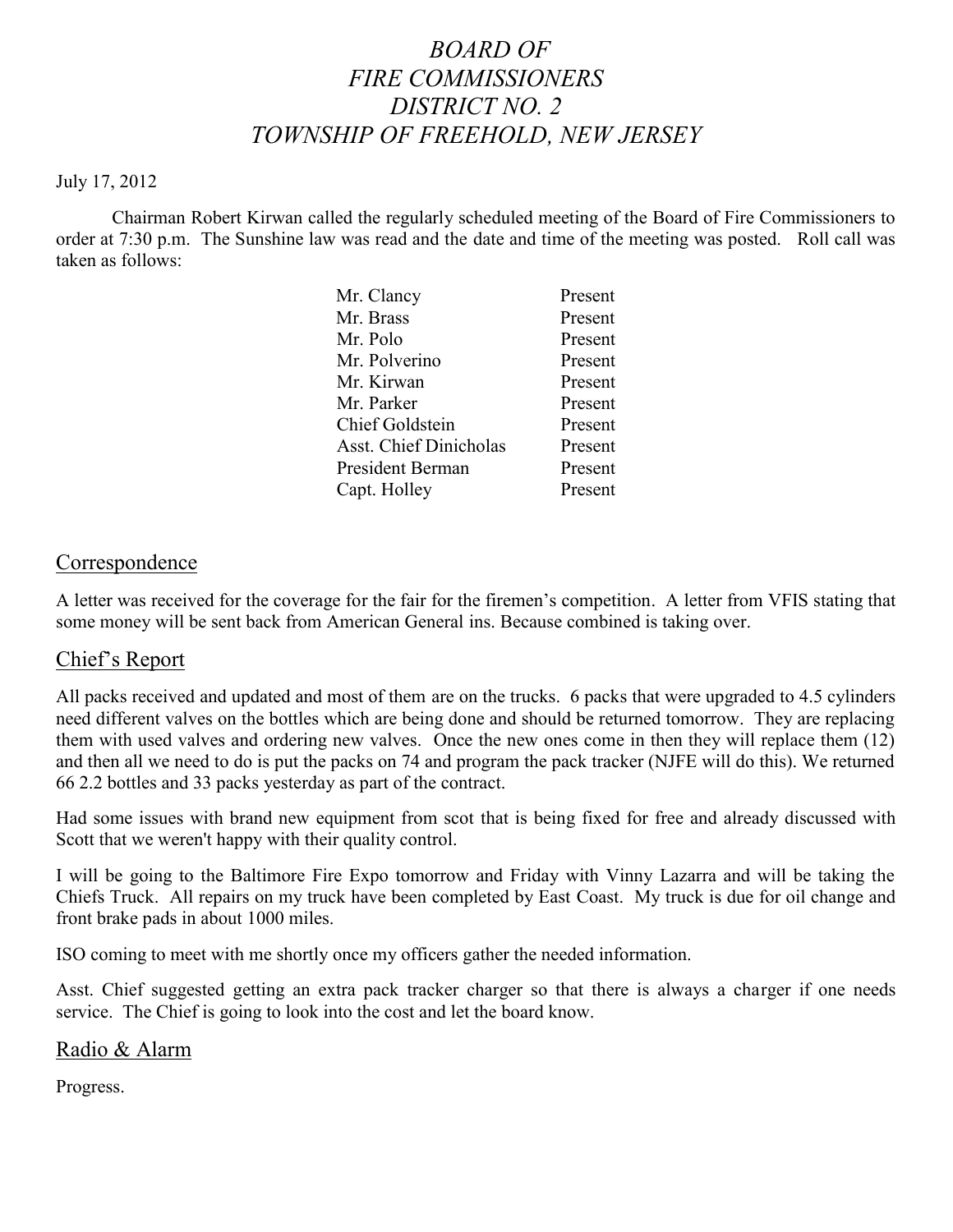## Building

Mr. Polo contacted Engine Bay Floors and will meet with them next week to see what can be done. He will update the board at the August meeting.

All of the pruning has been done. The Daniels Way roof will be sealed on Thurs. and Pond Road will be done next week

### Insurance

Mr. Kirwan reviewed the LOSAP with the board to see who is and is not available for the program.

## Maintenance

- 73 Exhaust pipe fell off, Fire & Safety refabricating a new one.
- 75 Leaking steering box. New part is on order truck out of service until further notice.
- 76 A/C not working
- 85 Problem with A/C Fire & Safety working on it yesterday.

## New Business

Mr. Brass is going to schedule to have the garage door done the electrical is finished. He was also able to get the title for the trailer it will go on auction on Thursday and there are already people interested in it. The Pak project is almost done and the Mr. Brass sent the information to FEMA and Mr. Polo will give him a copy of the invoice voucher and check to send to them. Marette Piker has approached Mr. Brass regarding him going to Middlesex County Fire Academy and he would like to ask the board if they will reimburse him for passing it. He went there because Monmouth County had did not have a summer class.

President Berman gave Mr. Brass the report from Access Health which showed a number of members that are classified as class C. Mr. Brass would like to know from Mr. Parker what there course of action would be. The individuals that are in that class would have an opportunity to see their personal physicians to get a note and be cleared to return to fire duty. The President and the Chief will call the individuals in and speak to them about the report. Any members that ride on a truck need to have a physical on file with the fire company.

Mr. Parker made a few changes to the discrimination policy and will be finalized for the next meeting and the drug testing policy will also have that ready for the next month's meeting before the next month meeting Mr. Parker will mail a copy of the policies to the board members for them to review before the meeting. Once the policies are finalized members will be given a copy.

#### Old Business

Nothing at this time.

#### Treasurer's Report

Freehold Savings Bank

| Checking      | 194,495.13     |
|---------------|----------------|
| Money Market  | 706,746.97     |
| CD            | 1,125,742.99   |
| Total assets: | \$2,026,985.09 |

The second quarter payment from the twsp was received on 6/29/12 for \$253,857 and dep. into the money market account.